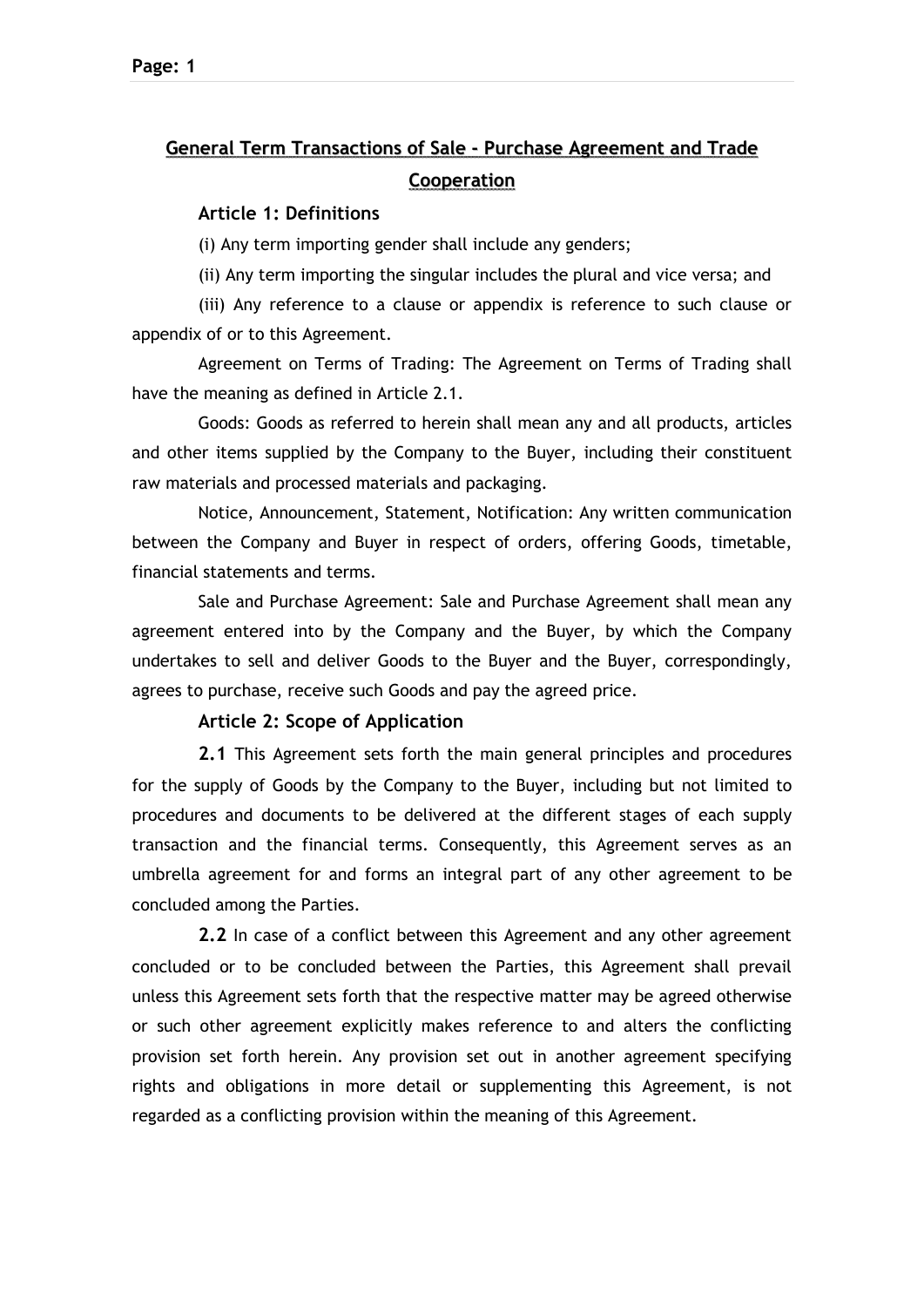**2.3** Supplier's Manuals or other manuals, if provided by the Company to the Buyer, form an integral part of this Agreement.

# **Article 3: Requests, Quotations, Orders, Sale and Purchase Agreements**

**3.1** A request for a quotation shall not bind the Parties and shall serve only as an invitation to the Company to submit a quotation. During the period in which a quotation of the Company is open for acceptance by the Buyer according to normal business practice or applicable laws, the prices quoted by the Buyer shall be fixed and binding for a period to be set by the Company and shall not be subject to any variation. In the event that any part of the Company's quotation contains manifest errors or inconsistencies, the Buyer is obliged to consult with the Company prior to accepting the quotation.

**3.2** A Sale and Purchase Agreement shall be concluded only if, as and when the Company's quotation is accepted by the Buyer in writing.

**3.3** After the Company's quotation is accepted by the Buyer in writing, it is mutually accepted by the Parties that the Agreement shall be deemed, unless the Company withdraws the Buyer's acceptance within seven (7) bank working days, calculated from the date on which the acceptance was received by the Company. Namely, the Company has the right to reject Buyer's acceptance and cancel the quotation, within seven (7) bank working days, calculated from the date on which the acceptance was received by the Company.

**3.4** Both Parties (the Company and the Buyer) are obliged to place the request, the quotation, the Buyer's acceptance and the Company's rejection of the expectance, in written.

## **Article 4: Data, documents and Information**

The Buyer is obliged to submit in writing its taxation data, documents, information and the data relating to the legal representation of the Buyer to the Company. Moreover, the Buyer shall immediately inform in writing the Company of any change regarding the data submitted to the Company. The Buyer hereby agrees that the Company shall by no means be held responsible for any problems or losses that may be caused by the Buyer's failure to inform the Company duly about any such changes.

The Company is obliged to submit in writing to the Buyer its data, concerning the bank account to be used for payments. Moreover, the Company shall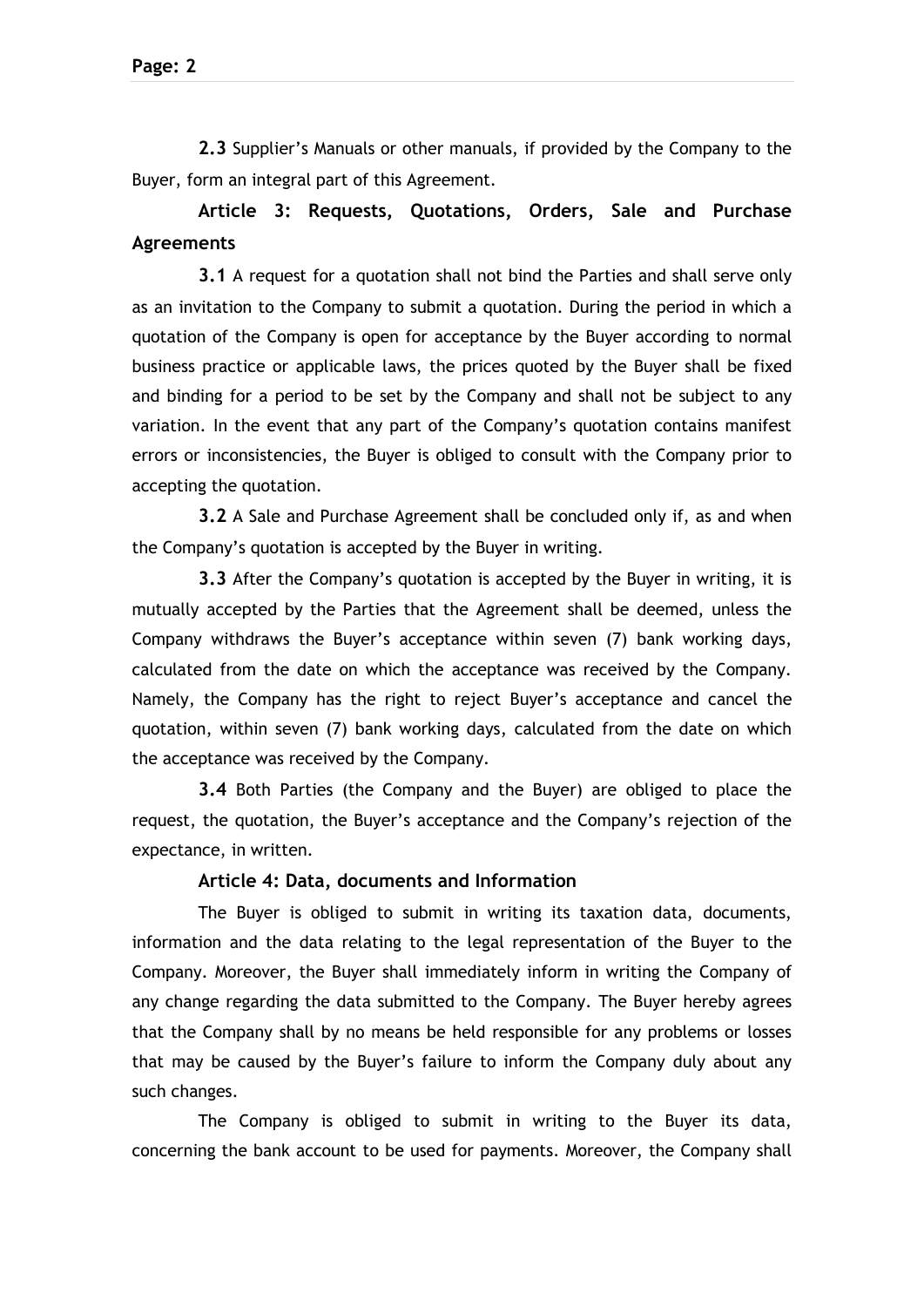immediately inform in writing the Buyer of any change regarding the bank account. The Company hereby agrees that the Buyer shall by no means be held responsible for any problems or losses that may be caused by the Company's failure to inform the Buyer duly about any such changes.

## **Article 5: Supply Agreements**

**5.1** The Goods are to be properly packed, secured (not insured, unless the Buyer agrees to pay the insurance cost) and transported as to ensure that they reach their destination intact and in good condition, in accordance with applicable laws and regulations, as well as the specific requirements defined in the Sale and Purchase Agreement.

**5.2** Unless otherwise agreed by the Company in writing, deliveries to the place of destination shall be made at the risk and costs of the Buyer, including all expenses of transportation of Goods, tax costs, customs and insurance fees. To the extent not otherwise agreed in writing, the Goods shall be received by the Buyer, from the head offices of the Company, from the loading ramp of the goods, at the risk and costs of the Buyer (Exworks).

**5.3** It is mutually accepted by the Parties that the Company is obliged to deliver the goods until the agreed date.

**5.4** If the delivery cannot be carried out by reasons other than the fault of the Company, as defined in Article No 10, the Company is obliged to notify the Buyer before the delivery deadline, within seven (7) bank working days, calculated from the date on which force majeure events have occurred. In that case, the Buyer is obliged to accept an alternative supply date.

**5.5** Exceptionally, the Buyer has the right to cancel the Sale and Purchase Agreement in full or in part and/or to refuse acceptance of the delivered Goods, only if the Buyer, within three (3) bank working days, calculated from the date on which is informed by the Company for the force majeure events, notifies in writing the Company of its decision to cancel the Sale and Purchase Agreement in full or in part and/or to refuse acceptance of the delivered Goods. In that case, the Buyer is obliged to pay any damage or loss of the Company due to the cancellation or the refusal of accepting the delivered Goods (including but not limited, the cost of raw materials, employee compensation, labor charges, all taxes and levies imposed on the company, customs expenses, expenses for storage e.t.c). The Buyer waives the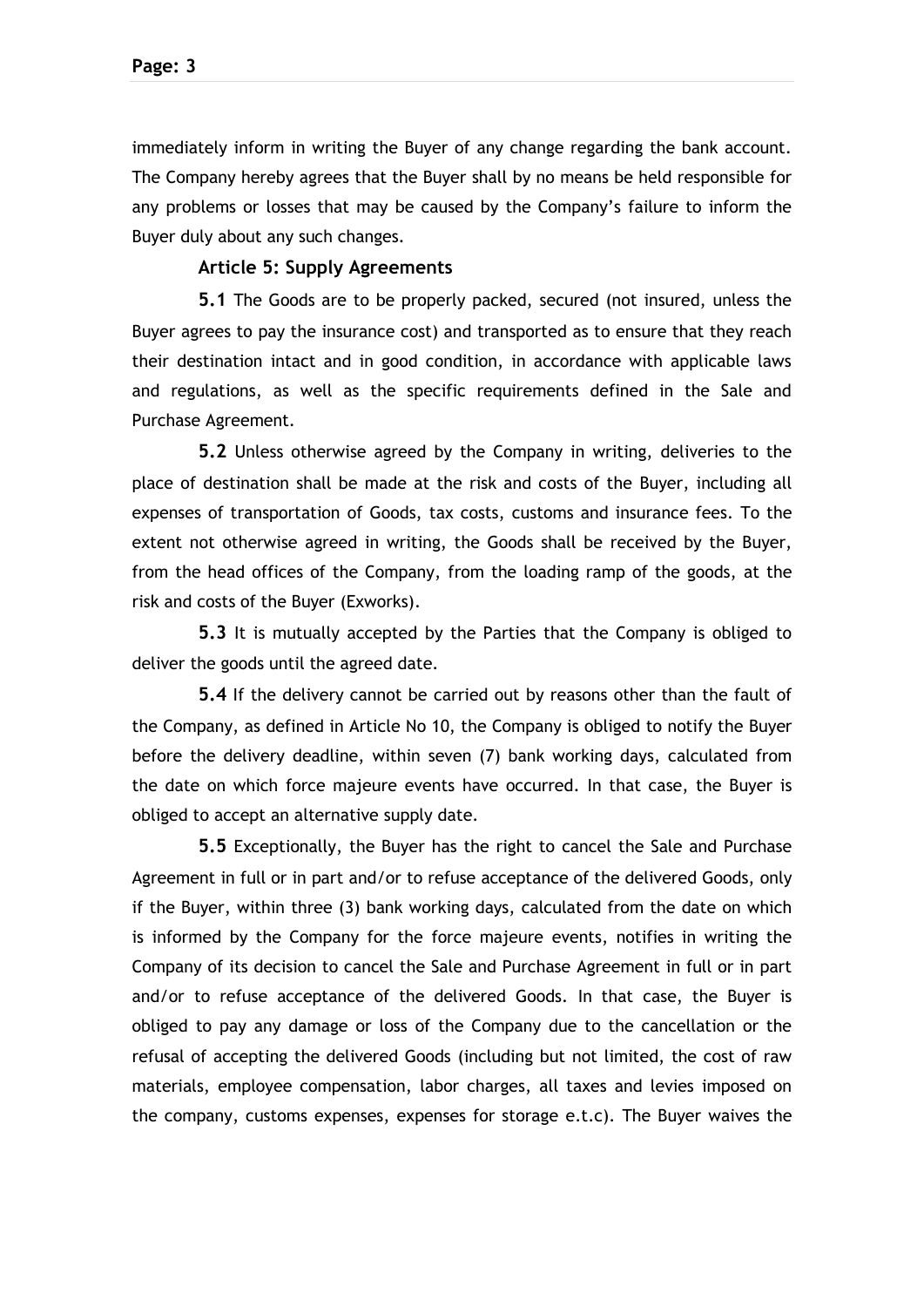right to claim compensation for any damage or loss of, due to delays pertaining to force majeure.

**5.6** If for any reason the Buyer is unable to receive the Goods from the head offices of the Company at the time when the Goods are due and ready, the Company shall if its storage facilities permit store the Goods, safeguard them and take all reasonable steps to prevent their deterioration until their actual delivery and the Buyer shall be liable to the Company for the reasonable cost (including insurance) of the Company so doing.

**5.7** The Buyer is obliged, when receiving the goods, to proceed to a quantitative and quality audit, reserving the right, within ten (10) bank working days, calculated from the date the Buyer receives the goods, to propose in writing any objections regarding the stipulations of the Civil Code pertaining to the responsibility of the vendor.

In particular, the Buyer is obliged, within ten (10) bank working days, calculated from the date the Buyer receives the goods, to carry out thorough and rigorous testing of the Goods in order to ascertain whether there they are defective.

It is unconditionally and mutually accepted between the Parties that, upon expiration of the above mentioned deadline period of ten (10) bank working days, the Goods were the absolute choice and acceptance of the Buyer, who hereafter waves his right to prevent any complaint regarding the quality and quantity of the goods and consequently the Buyer also waives the right to claim compensation for any damage that may be caused to him, including both reparation and profits loss.

In the event that - within the above mentioned period of ten (10) bank working days - the Buyer expresses substantiated objections to the Company regarding the quality or quantity of the goods, the Buyer shall claim against the Company only for the remedy of the defect and hereafter the Buyer waves his right to claim compensation for any other damage that may be caused to him, including profits loss.

It is mutually being accepted by the Buyer that if the goods are covered by a guarantee of good functioning, the Company is liable for the repair of the damage, even if the damage is established after the above mentioned deadline period of ten (10) bank working days. In this case, the Buyer is only entitled to claim compensation for the damage, but waives his right to claim compensation for any other damage that may be caused to him, including profits loss. Accordingly, the Company is only obliged, at its sole discretion, to either repair the damage or replace the good that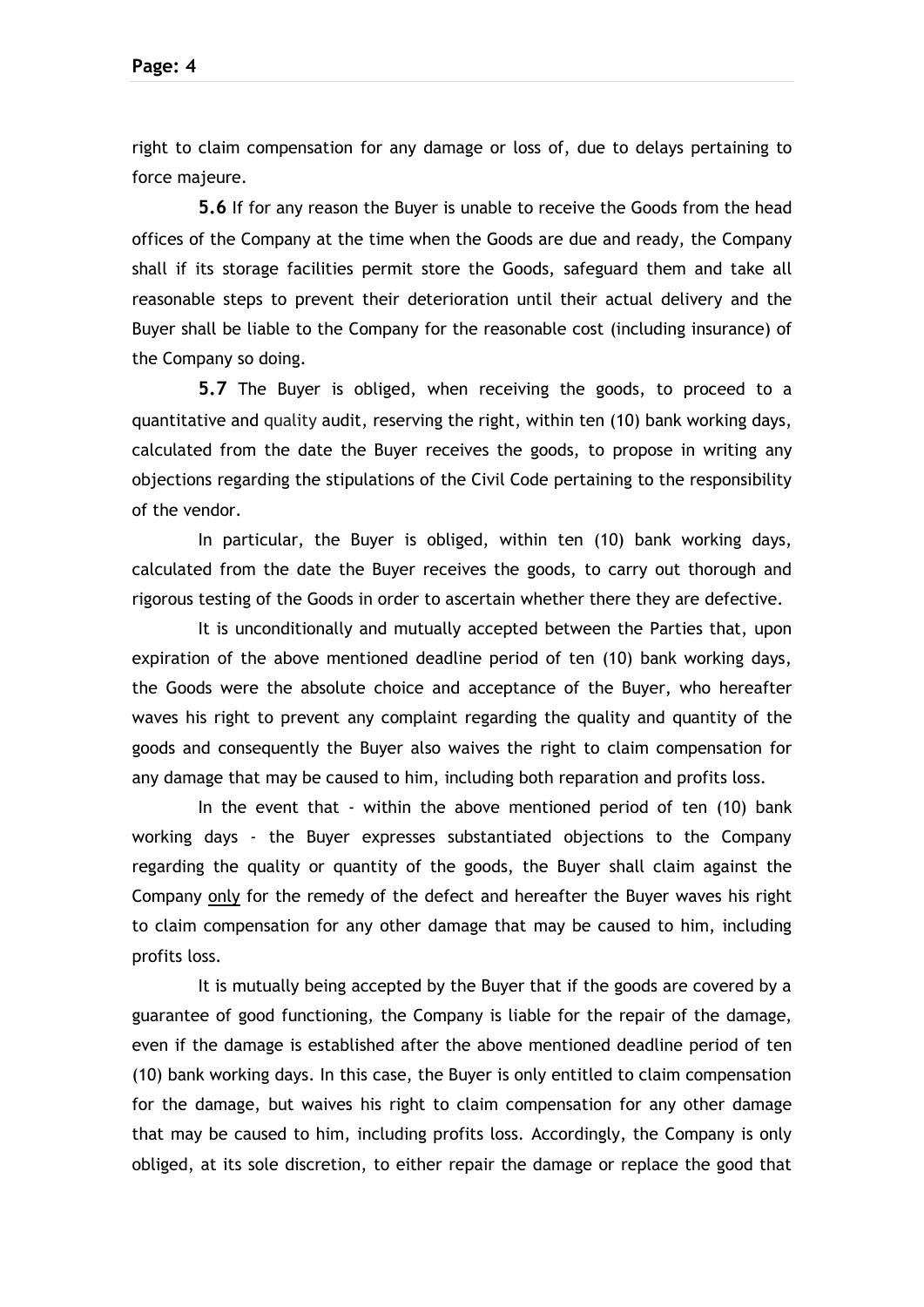was sold to the Buyer and therefore any liability for any other damage that may be caused to the Buyer, including profits loss, is excluded.

**5.8** The Company is obliged to execute the orders in a timely and duly manner. Moreover the Company is obliged to take care in time, so as the number of the employees who provide services remain unaltered in order the Company to execute the orders on time.

#### **Article 6: Payment Terms**

**6.1** For the proper functioning and performance of this agreement, the Buyer is obliged to pay in advance to the Company the total amount of the agreed price, unless otherwise is agreed.

**6.2** In case it is between the parties agreed that the Buyer is obliged to pay in advance to the Company a percentage of the agreed price, the remaining amount will be paid by the Buyer, upon receiving the merchandise.

**6.3** In case of dispute, the Buyer is obliged to pay all any and all costs associated collection by the Company of any and all past due balances, including interest, all costs and reasonable attorneys' fees incurred, including, without limitation, costs and attorneys' fees incurred in any investigations, trials, bankruptcies, and appeals.

**6.4** The Company shall retain ownership of all products sold to the Buyer, until total payment of the amount due.

#### **Article 7: Assignment and pledging**

The Supplier is entitled to grant any claim resulting from the present document or any other cooperation of his with the Buyer or associated company, to any third party, without the consent of the Buyer.

## **Article 8: Rights of third parties**

**8.1** The Supplier warrants that the sale of the delivered goods will not infringe in the country of delivery rights of third parties, particularly tying arrangements regarding distribution or industrial property rights, such as patents, trademarks, utility models, registered designs and copyrights. The Company affirms that the delivered goods have not been manufactured either through exploitative, unhealthy or slave-like child labour, through forced labour or through exploitative or otherwise inhuman prison work.

**8.2** By signing below this Agreement and accepting the respective orders, the Company confirms that the goods have come to its owing though legal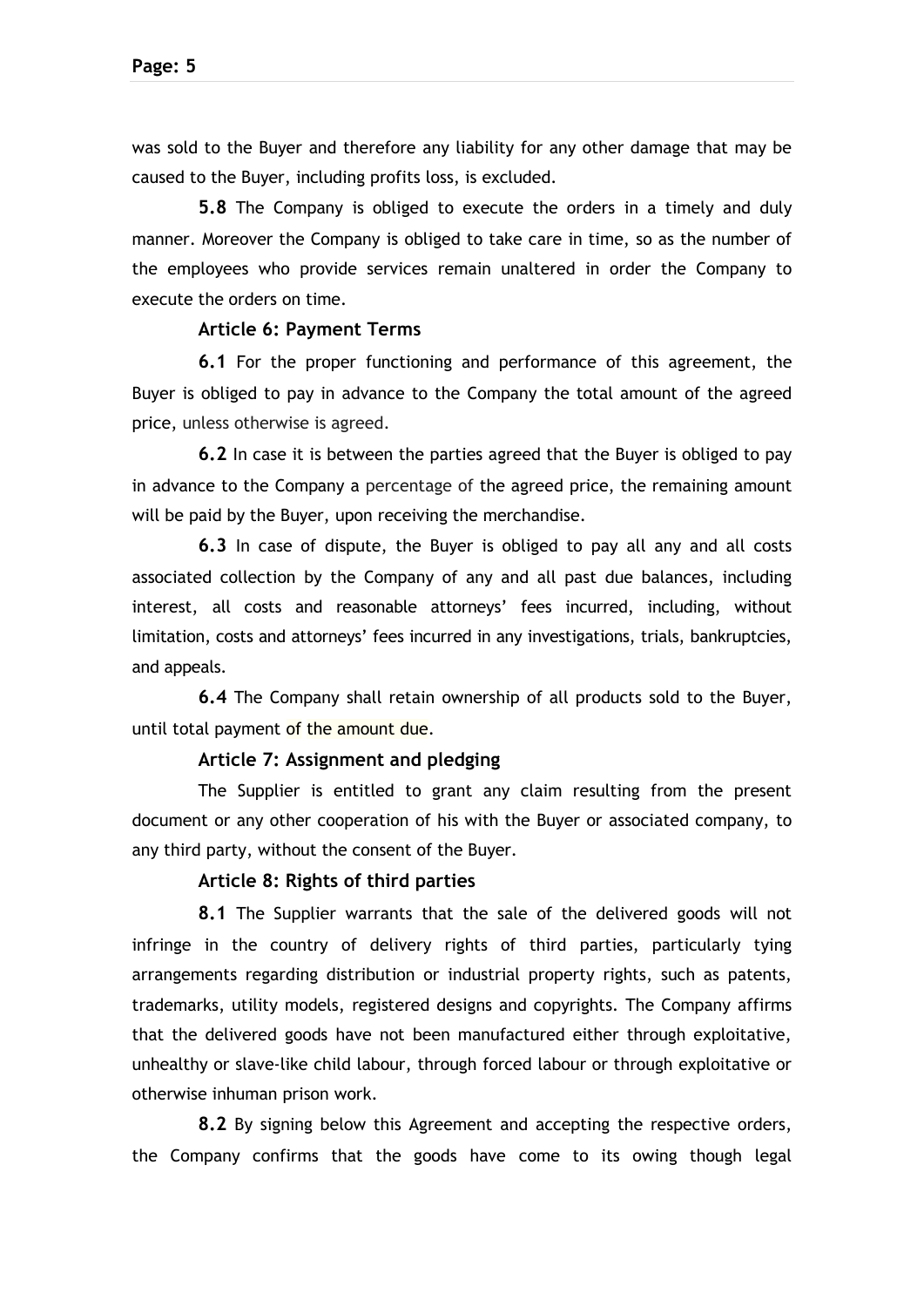transaction and that it may dispose them without limitation in the ordinary course of business. The Buyer acknowledges reservations of title agreed on by the Company with third parties. In this case, the Buyer is entitled to sell the goods delivered by the Company in the ordinary course of business.

## **Article 9: Termination**

**9.1** The Parties are entitled to terminate in writing and at any time the present contract for substantial reason, such as every violation of the contractual obligations. The Party which is affected by the unconventional behavior of the other party has the right to claim compensation for any damage or loss of, due to the unconventional behavior.

**9.2** The Agreement is deemed to have terminated after one (1) month from the date of termination.

#### **Article 10: Definition of Force Majeure**

**10.1** Event of Force Majeure means an event beyond the control of the Parties, which prevents a Party from complying with any of its obligations under this Contract, including but not limited to:

(i.) Act of God (such as, but not limited to, fires, explosions, earthquakes, drought, tidal waves and floods),

(ii.) War, hostilities (whether war be declared or not), invasion, act of foreign enemies, mobilisation, requisition, or embargo,

(iii.) Rebellion, revolution, insurrection, or military or usurped power, or civil war,

(iv.) Contamination by radio-activity from any nuclear fuel, or from any nuclear waste from the combustion of nuclear fuel, radio-active toxic explosive, or other hazardous properties of any explosive nuclear assembly or nuclear component of such assembly,

(v.) Riot, commotion, strikes, go slows, lock outs or disorder, unless solely restricted to employees of the Company or of his Subcontractors or

(vi.) Acts or threats of terrorism.

**10.2** The Affected Party, prevented from carrying out its obligations hereunder shall give notice to the other Party of an Event of Force Majeure upon it being foreseen by, or becoming known to, the Affected Party.

If and to the extent that the Affected Party is prevented from executing the Agreement by the Event of Force Majeure, the Affected Party shall be relieved of its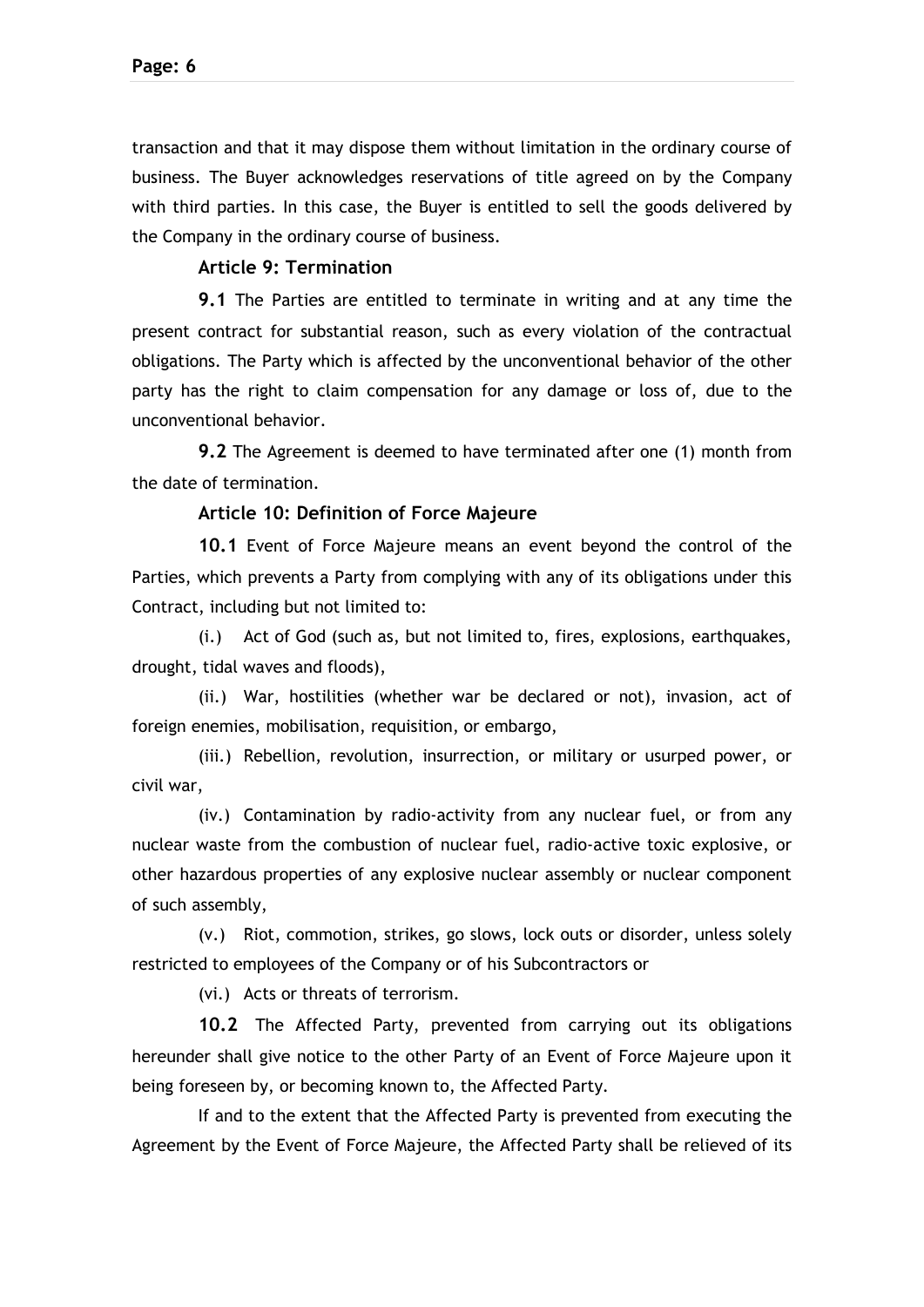obligations to execute this Agreement, but shall endeavor to continue to perform its obligations under the Agreement so far as reasonably practicable and in accordance with Good Operating Practices, provided that if and to the extent that the Affected Party incurs additional cost in so doing, the Affected Party shall be entitled to the amount of such cost (cost being defined as having no profit component). The Affected Party shall take all reasonable steps to mitigate the Cost.

If and to the extent that the Affected Party suffers a delay as a result of the Event of Force Majeure then it shall be entitled to an extension for the Time for Completion.

The Contract Period shall be extended by a period of time equal to the period of interruption caused by an Event of Force Majeure.

**10.3** Irrespective of any extension of time, if an Event of Force Majeure occurs and its effect continues for a period of (180) days, either the Company or the Buyer may give to the other a notice of termination. The termination shall take effect (28) days after the giving of the notice. If, at the end of the (28) day period, the effect of the Force Majeure continues, the Contract shall terminate.

In that case, neither Party is obliged to pay any damage or loss due to the cancellation, termination or the extension of the agreed time.

#### **Article 11: Confidentiality**

**11.1** The Parties shall, within the term of this Agreement respect the confidentiality of any information transmitted between them to due to this Privacy Agreement.

**11.2** Confidential Information shall mean any written or oral information obtained from this Agreement by the Parties to each other (its officers, employees, consultants) and/or contractors (partners) of the Parties (its officers, employees, consultants), which cannot be obtained from open sources or the disclosure to third parties has not be given by the Parties with written consent, including, but not limited to:

- Information on the activities of the Parties and/or on the activities of contractors (partner) of the Parties (including information on the fact of cooperation with contractors of the Parties, information about trade names and/or addresses of contractors of the Parties, information on the activities carried out by contractors information on employees (personnel) contractors of the Parties),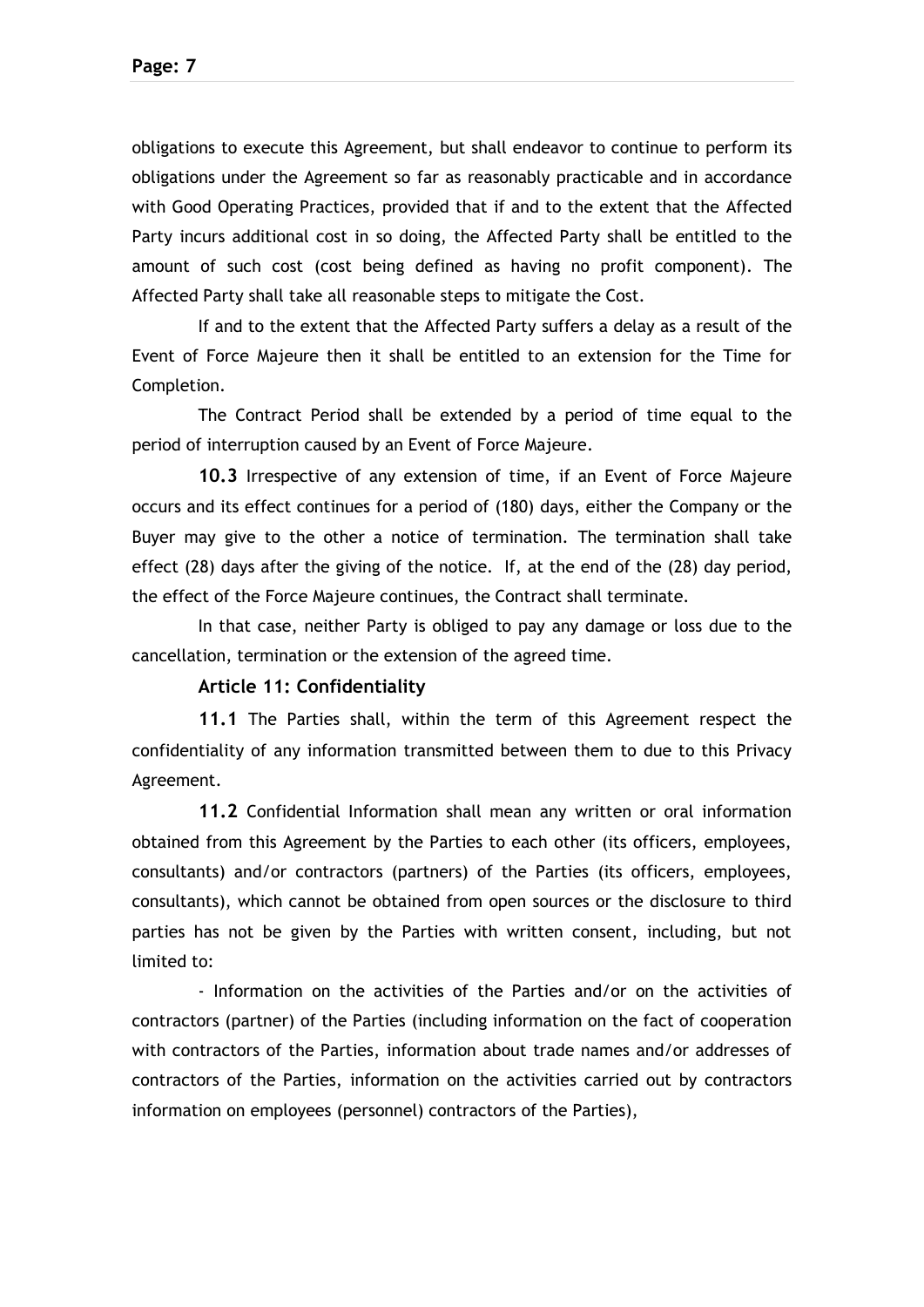- Information on the results of intellectual activity obtained by the Parties and/or contractors of the Parties,

- Information on materials, equipment used by the Parties and/or contractors (partners) of the Parties,

- Information technology (methods) of manufacture, used by the Parties and/or contractors (partners) of the Parties,

- Design information, technical and/or other characteristics of the developed and/or designed and/or manufactured products for the Parties,

- Information on the expected results of running and/or planned to implement the host and/or third parties for the Disclosing Party work,

- Information on the results of host and/or third parties for the the Disclosing Party work.

**11.3** It is expressly between the Parties stipulated that the accompanying equipment of technical documents that are provided by the Parties are Intellectual Property of the Developer and therefore the reproduction, the use and disclosure of the technical documentation is strictly confidential and consequently it is prohibited to be disclosed, divulged, or disseminated. The prohibition clearly does not take the required use of these technical documents for installation, maintenance and general good functioning of the Equipment

**11.4** The Parties undertakes to receive and store any Confidential Information. Inparticular, the Parties will not disclose the Confidential Information to any third parties, except as provided in this Agreement and shall make every reasonable effort to prevent disclosure (including unintentional) of such information

**11.5** The Parties shall be released from any obligations under this Agreement with respect to the specific information provided by each other as confidential, if it proves that:

- Such information has become public for reasons other than the disclosure of information or

- This information was already in the possession of the Parties, provided that the Parties are not aware that this information could be subject to a different privacy policy or

- Confidential information is disclosed to the Parties: a) In accordance with the requirements of current legislation, b) At the request of any authorized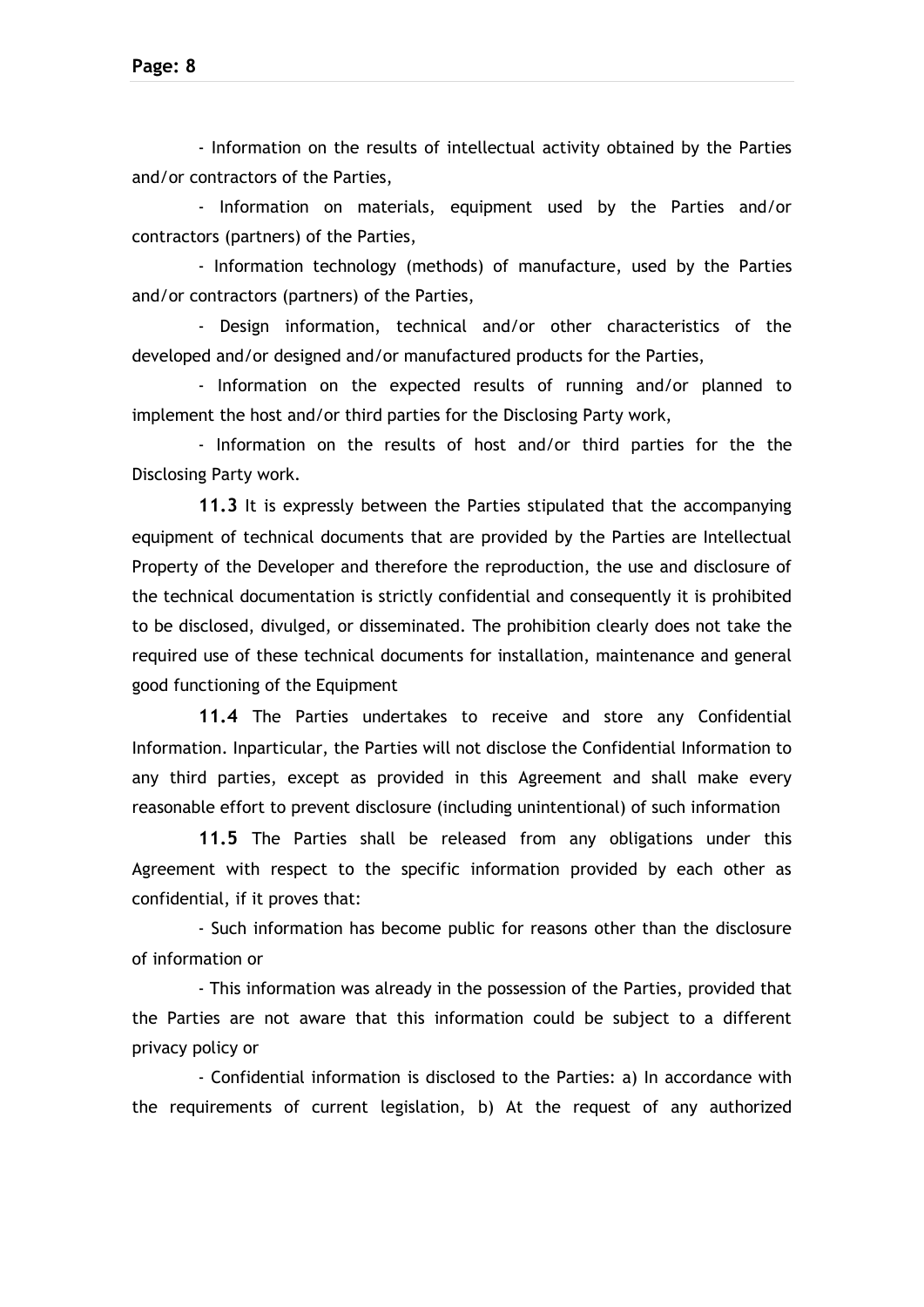legitimate federal or local government bodies (the Parties shall notify each other of the fact of such disclosure of confidential information).

- The Parties has each other provided written consent to the disclosure of confidential information

**11.6** All materials containing confidential information and provided by the Parties, remain the property of the provided Party and shall be returned upon its written request, provided during the term of this Agreement, including all copies made of this information. Parties, by written notice to each other have the right to keep for themself one full copy of all confidential information is provided for the purposes of judicial protection under dispute arising out of this Agreement

## **Article 12: Contract language**

Unless otherwise agreed, the contract languages shall be English and the respective national language of the Company. In case of discrepancies the English language shall be authoritative.

#### **Article 13: Severability**

If any section, subsection, or provision or the application of such section, subsection, or provision of this Agreement is held invalid, illegal, or unenforceable, the remainder of this Agreement and the obligation of such section, subsection, or provision to persons or circumstances other than those to which it is held invalid, illegal, or unenforceable shall not be affected by such invalidity, illegality, or unenforceability.

## **Article 14: Construction.**

This Agreement shall not be construed more strictly against any party regardless of who is responsible for its drafting. The captions of this Agreement are for convenience and ease of reference only and in no way define, describe, extend, or limit the scope or intent of this Agreement or the intent of any of its provisions.

#### **Article 15: Binding Effect.**

This Agreement shall be binding upon and inure to the benefit of the parties and their respective legal representatives, successors, and permitted assigns.

#### **Article 16: Entire Agreement.**

This Agreement, together with its exhibits, schedules, and other attachments, if any, constitutes the entire agreement between the parties relating to the subject matter hereof. All prior understandings and agreements between the parties relating to the subject matter hereof are merged in this Agreement, which alone and completely